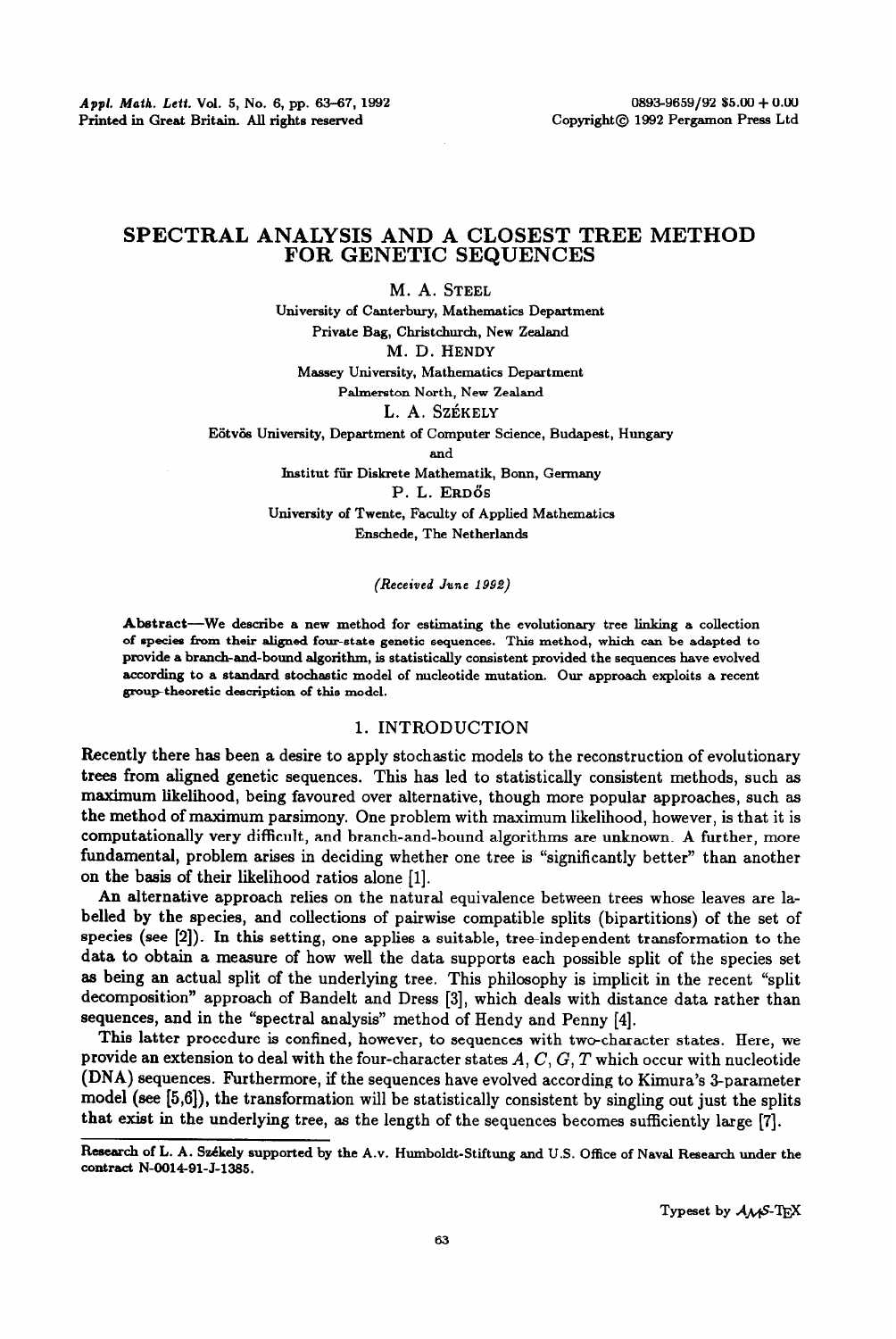A simple (and statistically consistent) method for choosing an optimal tree from the spectruma "closest tree"-is also described, generalizing the closest tree method of Hendy [8]. Unlike maximum likelihood, this method shares with parsimony the property of selecting the tree(s) which minimizes an explicitly-representable function of the data. This, in turn, allows the development of a branch-and-bound algorithm.

Our results rely on a recent application of discrete Fourier transformations to analyse probability distributions induced by randomly colouring the edges of a tree by elements of the Kleinian group  $\mathbf{Z}_2 \times \mathbf{Z}_2$  [6,9,10]. Applications to real data will appear elsewhere (Penny, Hendy and Steel, in preparation).

### **DEFINITIONS.**

(1) Denote a set of *n* species by the label set  $L = \{R, 1, \ldots, n-1\}$ , where *R* is an arbitrari *selected "root" species. A colouration*  $\chi$  *of L by the Kleinian group*  $G = \mathbb{Z}_2 \times \mathbb{Z}_2$  *defines a pair of subsets*  $\sigma_1, \sigma_2$  of  $L \setminus \{R\}$  as follows: For  $i = 1, 2$ , let  $\pi_i$  denote the projection of G *onto its ith component, and let* 

$$
\sigma_i = \{k \in L, k \neq R : \pi_i(\chi(k) + \chi(R)) = 1\}.
$$

- (2) *An aligned collection of genetic sequences of length m* can *be regarded as an m-tuple of colourations of L by G, by representing the four nucleotides A, G, C, T, by the elements*   $(0,0), (0,1), (1,0), (1,1)$  *respectively, as in [6]. The sets of corresponding components of these sequences are called sites. For such an m-tuple, let*  $x_{\Theta}(\Theta = (\sigma_1, \sigma_2))$  denote the proportion of the colourations which correspond to the induced pair  $\sigma_1, \sigma_2$  by the *bijection in (1). By ordering the pairs*  $\Theta$ *, the*  $x_{\Theta}$ *'s form a vector x having 4<sup>n-1</sup> non*negative *components which sum to* 1.
- (3) Let H' denote the  $2^{n-1} \times 2^{n-1}$  symmetric matrix  $[(-1)^{|\sigma \cap \sigma|}]$ ,  $(\sigma, \sigma'$  subsets of  $\{1,\ldots,n-1\}$ , and let H denote the Kronecker product of H' with itself. Since H' *is* a *symmetric* Hadamard matrix (see [41), *H is* also, so *that:*

$$
H^{-1} = 4^{1-n}H.\t\t(1.1)
$$

- (4) For vector  $y \in (R^+)^{\kappa}$ , (resp.  $y \in R^{\kappa}$ ) define  $log(y)$  (resp.  $exp(y)$ ) to be the vector *whose i*<sup>th</sup> component is  $\log_e(y_i)$  *(resp. exp(y<sub>i</sub>))* for  $i = 1, ..., k$ .
- (5) For **x** as in (2), if  $(H\mathbf{x})_i > 0$  for all *i*, define

$$
\gamma(\mathbf{x}) = H^{-1}(\log(H\mathbf{x})),
$$
  
= 4<sup>1-n</sup>H(log(H\mathbf{x})), by equation (1.1). (1.2)

The vector  $\gamma(x)$  with components  $\gamma_{\Theta}(x)$ ,  $(\Theta = (\sigma_1, \sigma_2))$  is called the *conjugate spectrum* of the sequence data. Note that, since  $\sum x_{\Theta} = 1$ ,  $\overline{\bullet}$ 

$$
\sum_{\Theta} \gamma_{\Theta}(\mathbf{x}) = 0. \tag{1.3}
$$

## *2.* USING CONJUGATE SPECTRA TO INVERT KIMURA'S 3-PARAMETER MODEL

The transformation defined by (1.2) is independent of any considerations involving trees, or of how the aligned sequences may have evolved. We now show that if the sequences have indeed evolved on a tree according to a standard stochastic model, then the conjugate spectrum converges to a vector which identifies that tree, and provides the other parameters in the model.

**DEFINITION. A** *phylogenetic tree on L, is a collection T of nonempty* subsets **of**   $L'={1,\ldots,n-1}$  *with the properties:* 

- (1)  $L' \in T$  and  $\{i\} \in T$ , for all  $i \in L'$ .
- (2) For  $\rho, \rho' \in T, \rho \cap \rho' \in {\rho, \rho', \emptyset}.$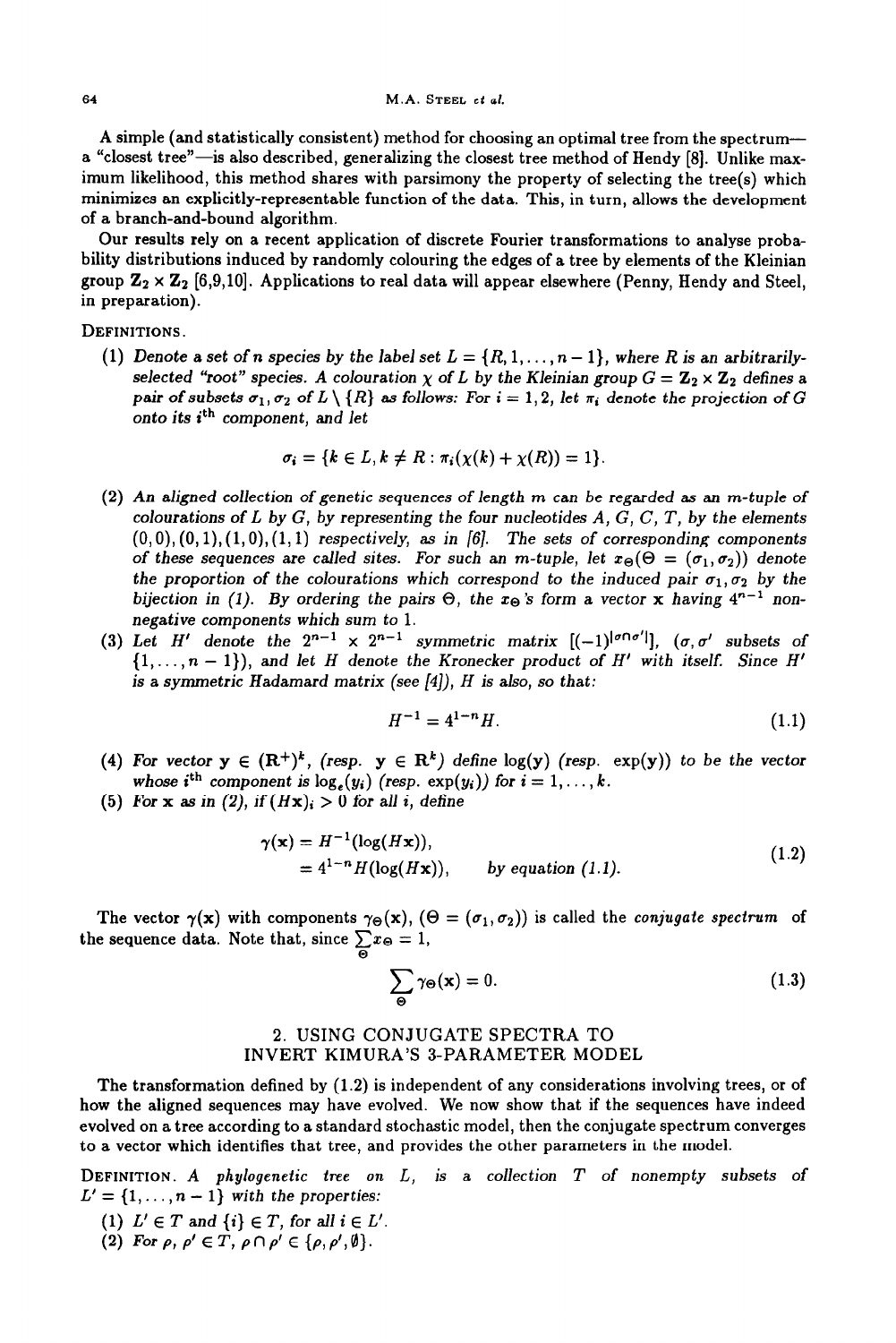#### **Spectral analysis 65**

There is a well-known bijection  $\phi$  between the sets of phylogenetic trees on L and the (graphtheoretic) trees which have  $|L|$  leaves labelled with distinct elements of  $L$ , and whose non-leaf vertices are unlabelled and of degree at least three (see [2]). Under  $\phi$ ,  $\rho \in T$  corresponds to the edge of  $\phi(T)$  which seperates the leaves whose labels are in  $\rho$  from the leaves whose labels are in  $L - \rho$ . The pair  $\{\rho, L - \rho\}$  is said to be a *split* of  $\phi(T)$ .

Suppose that *T* is a phylogenetic tree on *L.* We assume that the nucleotides at different sites on the aligned sequence have evolved identically and independently from (unknown) ancestral states at some "ancestral point" in  $\phi(T)$ —such a "point" could be a non-leaf vertex, or the midpoint of an edge. Then, with probability 1,  $x_{\Theta}$  converges (as the length of the sequences tends to infinity) to its expected value, denoted  $f_{\Theta}$ . Note that  $f_{\Theta}$  is the probability of observing, at any given site, a leaf-colouring that induces the pair  $\Theta = (\sigma_1, \sigma_2)$ .

To calculate *fe we* need a model to describe the generation of leaf colourings. Kimura's 3 parameter model [5] is a continuous Markov model of nucleotide changes prescribed by three independent probabilities on each edge of  $\phi(T)$ . The changes are categorised into three types, the *transitions, A* interchanging with  $G(A \leftrightarrow G)$  and  $C \leftrightarrow T$ , and two types of *transversions*,  $A \leftrightarrow C, G \leftrightarrow T$  and  $A \leftrightarrow T, C \leftrightarrow G$ . For the edge of  $\phi(T)$  corresponding to  $\rho$  the expected numbers of these changes can be shown to be  $E^2_\rho$ ,  $E^1_\rho$  and  $E^3_\rho$  as defined below, when a continuous time Markov process is assumed.

Evans and Speed showed [6] that under this model, if the nucleotide characters are identified with the elements of the Kleinian group G, then the change of x to y is a function of  $y - x \in G$ . They identified the three types of change with  $(0, 1), (1, 0)$  and  $(1, 1)$  respectively. We generalise this model with a model *M* in which we randomly edge colour  $\phi(T)$ , with  $p_{\rho}(g)$  being the probability the edge corresponding to  $\rho$  is coloured g.  $P(\rho, g) = p_{\rho}(g)$  maps  $T \times G \rightarrow [0, 1]$ . This induces a leaf colouring  $\Theta$ , when we colour *R* by (0,0), and colour leaf  $\ell \neq R$  by the sum of the edge colours in the path in  $\phi(T)$  from  $\ell$  to R. Let  $f_{\Theta}(T, P)$  be the probability of inducing the pair of subsets  $\Theta = (\sigma_1, \sigma_2)$  as in (1). Let

$$
\mathbf{P}_{\rho} = \begin{bmatrix} p_{\rho}(1,0) \\ p_{\rho}(0,1) \\ p_{\rho}(1,1) \end{bmatrix}, \quad \mathbf{j} = \begin{bmatrix} 1 \\ 1 \\ 1 \end{bmatrix}, \quad A = \begin{bmatrix} 1 & 0 & 1 \\ 0 & 1 & 1 \\ 1 & 1 & 0 \end{bmatrix},
$$

and let

$$
\mathbf{q}_{\rho} = \begin{bmatrix} q_{\rho}^{1} \\ q_{\rho}^{2} \\ q_{\rho}^{3} \end{bmatrix} = -\frac{1}{2} \log(\mathbf{j} - 2A\mathbf{P}_{\rho}), \quad \mathbf{E}_{\rho} = A^{-1} \mathbf{q}_{\rho}.
$$

Note that  $A^{-1}=A-\frac{1}{2}J$  (where  $J=jJ^T$ ) and  $P_\rho=\frac{1}{4}j-\frac{1}{2}A^{-1}\exp(-2A\mathbf{E}_\rho).$ 

Kimura's model implies the following two conditions, while model *M* only requires Condition 1.

CONDITION 1.  $q_p^i$  exists for  $i = 1, 2, 3, \rho \in T$ .

**CONDITION** 2.  $E_{\rho}^{i} \ge 0$  for  $i = 1, 2, 3, \rho \in T$ .

Notice that Condition 1 can be re-phrased as:

CONDITION 1'. For  $\rho \in T$ , and distinct nonzero g,  $g' \in G$ ,  $p_{\rho}(g) + p_{\rho}(g') < \frac{1}{2}$ .

It is easily checked that model *M* together with Conditions 1 and 2 characterise the leafcolouration probability distributions which can arise under Kimura's 3-parameter model (with its implicit assumption of a continuous-time process). If we drop Condition 2, we have a slightly more general model, which we will refer to as the *generalized (Kimura %pammeter) model.* 

Let  $C(T) = \{(\emptyset, \emptyset) \} \cup \{ \rho^{(i)} : \rho \in T, i = 1, 2, 3 \}$  where  $\rho^{(1)} = (\rho, \emptyset), \rho^{(2)} = (\emptyset, \rho), \rho^{(3)} = (\rho, \rho).$ 

**THEOREM 1.** (Inversion formulae) For a leaf-colouration distribution  $f = f(T, P)$  arising under *the generalized model, we* have:

$$
\gamma_{\Theta}(\mathbf{f}) = \begin{cases} 0, & \text{if } \Theta \notin C(T), \\ E_{\rho}^{i}, & \text{if } \Theta = \rho^{(i)}, \quad \rho \in T, \\ -\sum_{\rho \in T} \mathbf{j} \cdot \mathbf{E}_{\rho}, & \text{if } \Theta = (\emptyset, \emptyset). \end{cases}
$$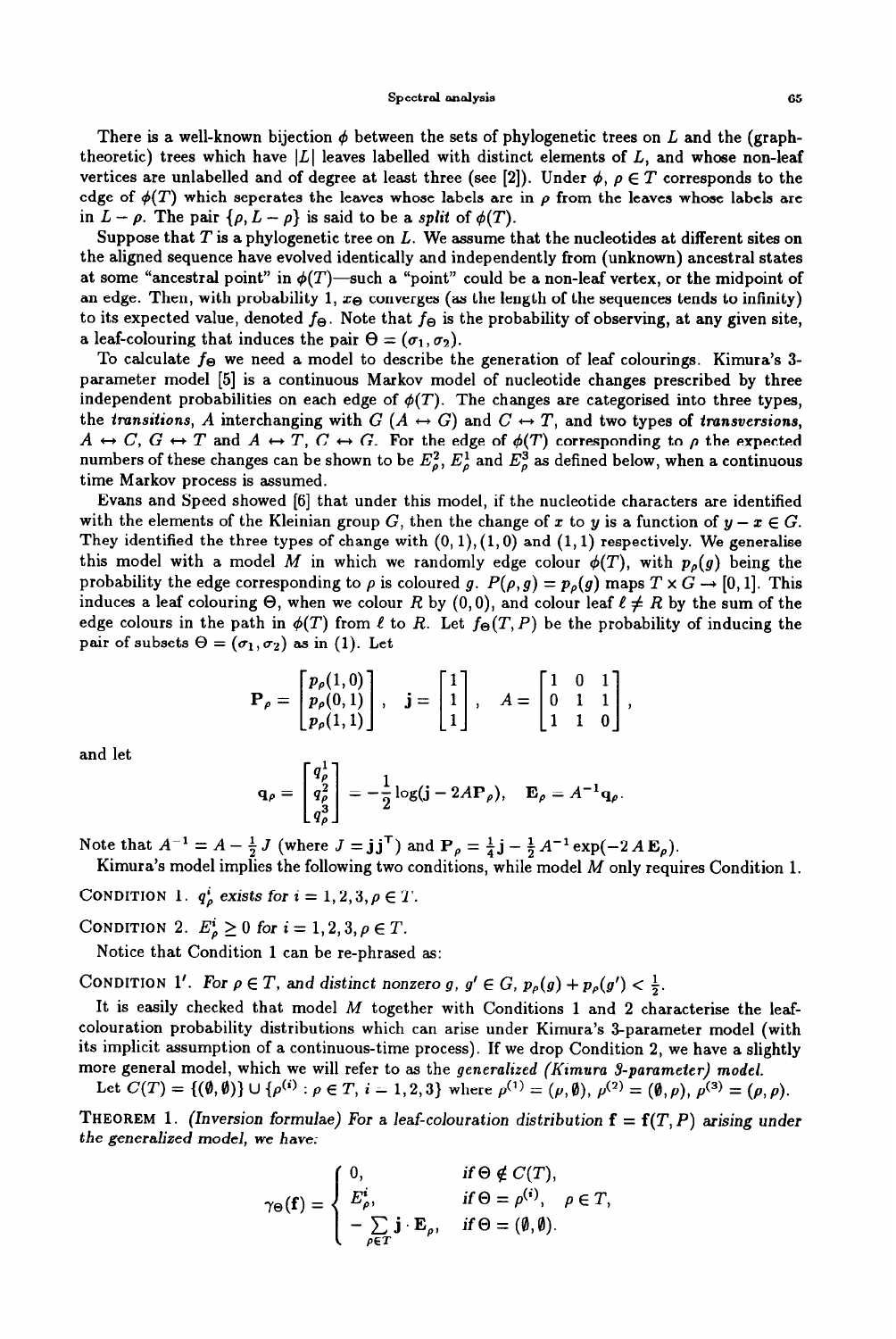*In* particular, *the* conjugate spectra *of* aligned sequences provide consistent estimators (under *the* generalized model) *of the* underlying parameters *(T* and *P).* 

PROOF. For  $i = 1,2,3$ , let q' be the vector obtained from  $\{q^i_\rho\}$  by indexing the subsets  $\rho$  of  $L' = \{1, \ldots, n-1\}$ . For  $\Theta = (\sigma_1, \sigma_2)$  let  $v_{\Theta, \rho}^* = (-1)^{|\sigma_1| + |\rho|}$  for  $i = 1, 2$ , and let  $v_{\Theta, \rho}^* = v_{\Theta, \rho}^* \cdot v_{\Theta, \rho}^*$ . For  $i = 1, 2, 3$ , let *K*<sup>\*</sup> be the 4<sup>n-1</sup> by  $|T|, 0 - 1$  matrix with  $K_{\Theta,\rho}^{i}$  ( $\Theta = (\sigma, \sigma')$ ),  $\rho \in T$ , defined by the equations:<br>  $\begin{bmatrix} K_{\Theta,\rho}^{1} \\ K_{\Theta,\rho}^{2} \end{bmatrix} = \frac{1}{4} (j - 2A^{-1} v_{\Theta,\rho})$ , where  $v_{\Theta,\rho} = \begin{bmatrix} v_{\Theta,\$ 

$$
\begin{bmatrix} K_{\Theta,\rho} \\ K_{\Theta,\rho}^2 \\ K_{\Theta,\rho}^3 \end{bmatrix} = \frac{1}{4} \left( \mathbf{j} - 2A^{-1} \mathbf{v}_{\Theta,\rho} \right), \quad \text{where } \mathbf{v}_{\Theta,\rho} = \begin{bmatrix} v_{\Theta,\rho}^1 \\ v_{\Theta,\rho}^2 \\ v_{\Theta,\rho}^3 \end{bmatrix}.
$$
  
Applying the main result from [10], it can be shown that:

$$
\mathbf{f} = H^{-1} \exp(\mathbf{r}), \qquad \text{where } \mathbf{r} = \sum_{i=1}^{3} K^{i}(-2\mathbf{q}^{i}).
$$

(Specifically, with  $P(T, X_i)$  defined as in [10], let  $P_3(X_1, X_2) = P(T, X_1) \cap P(T, X_2)$ ,  $P_i(X_1, X_2) = P(T, X_i) \setminus P_3(X_1, X_2)$ , for  $i = 1, 2$ ; then the edge corresponding to  $\rho$  lies in  $P_i(X_1, X_2)$  iff  $K_{\Theta, \rho}^i = 1$ , where  $\Theta = (X_1 \cap L', X_2 \cap L')$ .)

Now,  $r_{\Theta} = \sum_{\alpha} (-\mathbf{j} \cdot \mathbf{E}_{\rho} + \mathbf{v}_{\Theta, \alpha})$  $\rho \in T$  $(E_{\rho})$ , that is,  $\mathbf{r} = \sum_{\rho \in T} \sum_{i=1} ((-E_{\rho}^{*})\mathbf{j} + E_{\rho}^{*} \mathbf{v}_{\rho}^{*})$ , where  $\mathbf{v}_{\rho}^{*}$  is the vector obtained from  $v_{\Theta,\rho}^i$  by ordering the  $\Theta$ . Now,

$$
(H^{-1}\mathbf{j})_{\Theta} = \left\{ \begin{array}{ll} 1, & \text{if } \Theta = (\emptyset, \emptyset), \\ 0, & \text{otherwise}, \end{array} \right. \qquad (H^{-1}\mathbf{v}_{\rho}^{i})_{\Theta} = \left\{ \begin{array}{ll} 1, & \text{if } \Theta = \rho^{(i)}, \\ 0, & \text{otherwise}, \end{array} \right.
$$

and since  $\gamma(f) = H^{-1}r$ , the result follows.

If  $x_{\Theta}$  is the relative frequency of colouring  $\Theta$  in some observed sequences we can take  $\mathbf{x} = (\mathbf{x}_{\Theta})$ as an estimate of  $f(T', P')$  where  $T', P'$  are unknown. For each  $T$  we can find  $P$  to minimize the Euclidean distance  $D(T, x) = ||\gamma(x) - \gamma(f(T, P))||$ . A closest tree for x is a tree T which minimizes  $D(T, x)$ . This can be found using a branch and bound search over all trees as in [11], to minimize  $\delta(T, \mathbf{x})$  (below).

Write  $\gamma_{\Theta} = \gamma_{\Theta}(\mathbf{x})$ , and let  $\gamma_T = \sum_{\Theta} \gamma_{\Theta}$ . 0 $\epsilon$ C(T)

COROLLARY. *(Approximation formulae)* 

(1) For any tree T the values  $E_o^i$  which minimize  $D(T, x)$  are given by:

$$
E_{\rho}^{i} = \gamma_{\rho}^{(i)} - \frac{1}{c} \gamma_{T}, \qquad c = |C(T)| = 3|T| + 1.
$$

(2) *A closest tree for x is* a tree *T which minimizes* 

$$
\delta(T, \mathbf{x}) = -\sum_{\Theta \in C(T)} \gamma_{\Theta}^2 + \frac{\gamma_T^2}{c}.
$$

*For this tree,* 

$$
D^2(T, \mathbf{x}) = \sum_{\Theta} \gamma_{\Theta}^2 + \delta(T, \mathbf{x}).
$$

REMARKS.

- (1) Without condition 1,  $P$  is not uniquely determined by  $f(T, P)$ .
- (2) If, in part (1) of the Corollary the optimal values for  $E_p^*$  are negative, this suggests that (under the Kimura 3-parameter model)  $\rho$  does not correspond to an edge in the tree which generated the data.
- (3) Unlike the conjugate spectra considered in [4], here there exists  $4^{n-1} c$  pairs  $\Theta$  such that  $\gamma_{\Theta}(\mathbf{f}(T, P)) = 0$  for all  $(T, P)$ . This provides a useful check on the applicability of the model as a method for reconstructing trees.